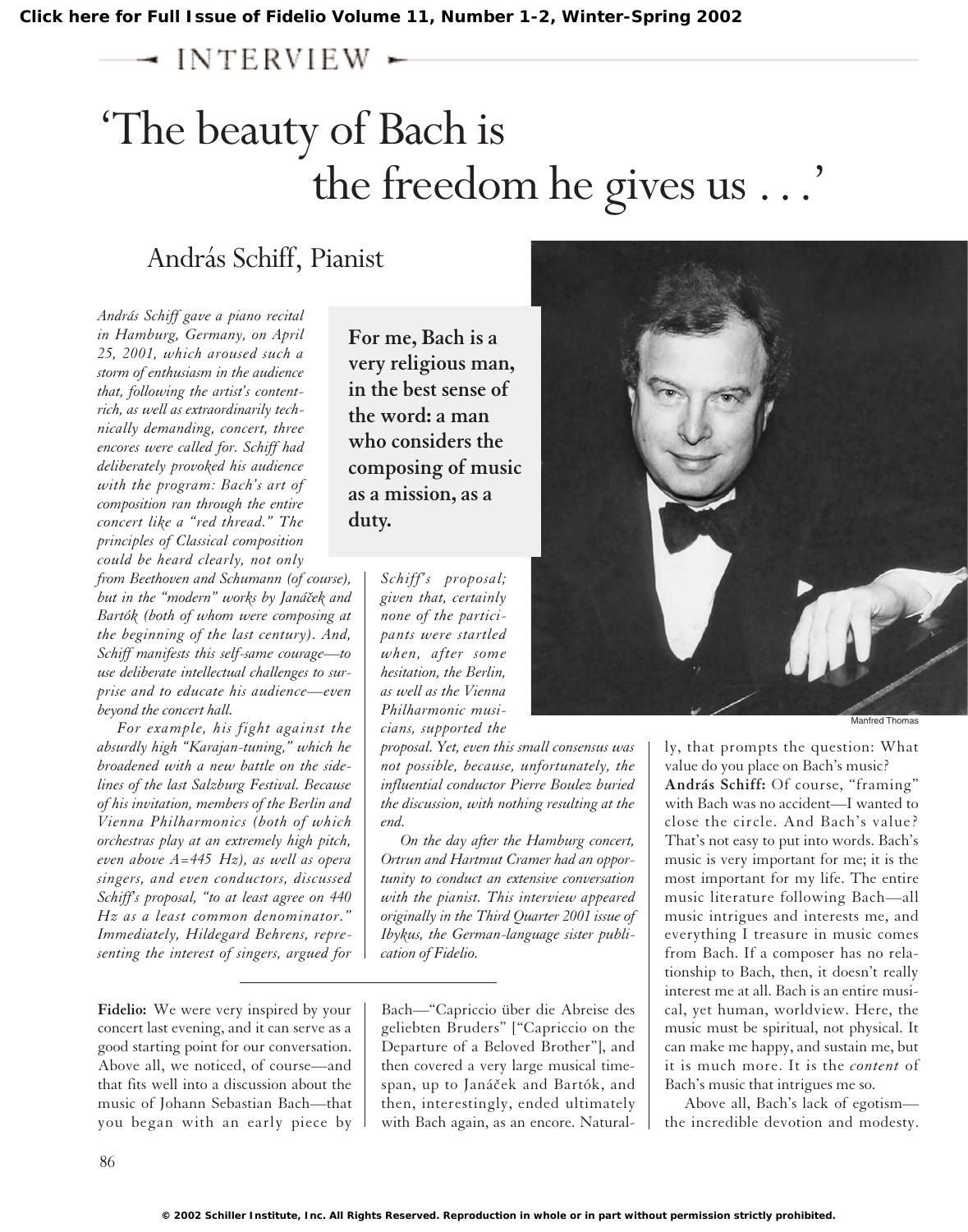With Bach, we don't have the "image of genius" that certainly so strongly characterizes Mozart. But, people must be very clear about Bach's enormous gift, his uniqueness. For me, Bach is a very religious man, in the best sense of the word: a man who considers the composing of music as a mission, as a duty. The quality that comes forth in his work is truly astounding; he writes his compositions day-in and day-out, and yet, they don't seem labored. Bach's music radiates this purity: purity in the polyphony, as well as clarity and transparency of the entire composition, whereby each voice, each note is important. In Bach, nothing is subordinate.

This is otherwise an aesthetical principle in art for me. I'm mainly thinking here about economy—that one not write as many notes as possible. In this respect, composers such as Liszt and Berlioz fail completely: because, first of all, they have nothing to do with Bach; and second, they lack the modesty, as well as the economy and discipline. I could remove half of a gloss by Liszt and the piece wouldn't suffer. You can't remove one note from a Bach fugue!

**Bach's music is the most important for my life. Bach is an entire musical, yet human, worldview. The music must be spiritual, not physical. It is the** *content* **of Bach's music that intrigues me so.**

**Fidelio:** You said something very important at the beginning: That all great composers arise out of Bach, that you hear him poking out from inside the music, since among other things, you consciously work out the reference to Bach. Even in the Janáček and Bartók as well as the Beethoven and Schumann—Bach was heard inside the music.

**Schiff:** That's natural, since I'm very influenced by Bach, and haven't played, and don't play, any other composer as frequently as Bach. I do it every day. I play other composers very frequently, too—some also every day, some not. But I play Bach every day.

**Fidelio:** So, you do exactly what Pablo Casals did? He played Bach every day, too.

**Schiff:** Yes, I've indirectly learned, or ascribe that to Casals. To be sure, you have to have an urge for it, too. A spiritual, but above all an intellectual—yes, even a physical urge. I do it instead of pianistic exercises and scales, which bore me to death.

#### **Fidelio:** Bach thought so too.

**Schiff:** Surely. I'm very much against it, when people drum into a young musician's head, to play études. Most young musicians exercise incorrectly, and stupidly—and hence, lose a lot of time. Moreover, it's not efficient when people sit for ten to twelve hours at an instrument. That must not be, and is lost time. If you work daily, say, three, four hours, very concentrated and intelligently, then people achieve much more! Never permit a person to exercise mechanically! Mechanization of music-making is unworthy of human beings! When you walk through the corridors of music schools, you very

often hear how people will play a passage taken from a piano piece mechanically, fifty times in succession, rapidly and loudly. It's frightful to witness how idiotically people practice.

**Fidelio:** How did you handle that in your development? Did the study of Bach's music play a very great role? **Schiff:** Yes, its influence was very great. In Hungary, I had the good fortune to get a very good education; but concerning Bach, studying with George Malcolm—which happened entirely fortuitously—had the greatest influence on me. Because, the art of fostering Baroque music and style did not generally exist in Hungary then. Of course, Bach was part of our study—that's the case everywhere; but in almost every music school in the world, one is taught, today, just as one was a hundred years ago. Almost nothing has changed there. And that's bad, because it has petrified a bit. Even in Hungary it was so, even though I had great teachers there, especially György Kurtág.

From Kurtág, and my other teachers Pál Kadosa and Professor Ferenc Rados, I learned a great deal about Bach, too. I benefitted as well from the fact that Kadosa and Kurtág were, first of all, composers. My development was shaped more by composers, than by pianists. That's why I have—even though, unfortunately, I'm no composer, for this I have no talent—an "antenna" to think musically as a composer. At least, that's my goal.

Next to Bach, I have occupied myself very intensively with Bartók, and have even studied his recordings as a pianist. I know them very well, and esteem them very much.

**Fidelio:** Do you mean, the recordings that Bartók made as a pianist?

**Schiff:** Yes. Indeed, whether Bartók was playing his own music, or playing piano works of Bach, Beethoven, or Chopin—and thank God these documents provide it—there is simply a much more elevated kind of musicmaking, than that which "interpretersonly" do. It's difficult to explain why that is so, but composers "see behind the notes"—they recognize the coherence, the structure.

To a certain extent, a composition is a primeval forest; one can easily go astray. An interpreter is the equivalent of a scout, but they don't all know the way! Another comparison would be to a mountain guide, with whom one makes the grand tour of the Himalayas. A composer knows how to get through in a case like this; it's incredible, but because of this knowledge, he is able to realize tremendous freedom.

To perform music like that, would be my chief aim; and that has everything to do with Bach.

**Fidelio:** Did Béla Bartók hold Bach's music in high esteem, too?

**Schiff:** Above everything else! It's especially interesting, because Bartók was, of course, a Twentieth-century Classical master—although it shouldn't be for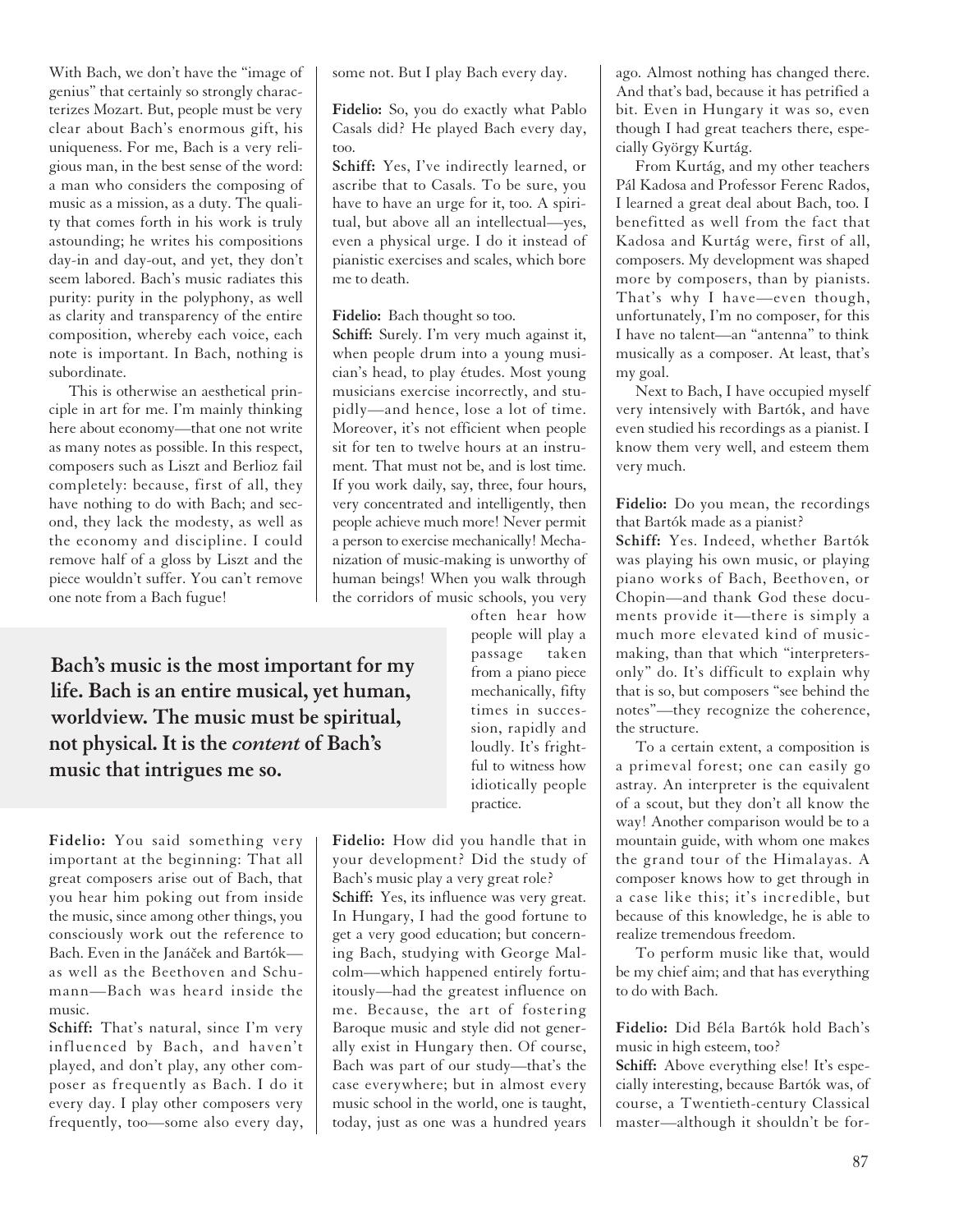gotten that his roots still lay strongly in the Nineteenth century. He was born during the time of the Austro-Hungarian monarchy, and for a while Liszt was his ideal. Among others, he studied with Liszt's pupil Thoman, and therefore his way of thinking was initially influenced by Liszt; and also by late Romanticism, for example Richard Strauss—Bartók wrote a piano reduction of *Zarathustra.* But then he drew far away from this direction—I believe, because he occupied himself very intensively with Bach. He even prepared an entire edition of the *Well-Tempered Clavier;* indeed, a very interesting one. Although I don't play it, because Bartók changes the order of the pieces . . .

Fidelio: . . . Based on what criterion? **Schiff:** Based on degree of difficulty. He regarded these works literally as "teaching pieces," and began with two-part fugues, and then continued to three- and four-, up to the five-part fugues, which he put at the end, because they are naturally the most difficult in the collection. In addition, he supplied Bach's score with dynamic markings, articulation, etc., as was the custom in the Nineteenth century among publishers. That is legitimate as interpretation of these works; however, unfortunately, it influences us—especially as it is in print—negatively. Of course, this isn't an issue any more—such editions aren't used now, only the original text; although, as we know, even there gigantic differences exist.

**Fidelio:** Still, if you consider the question of differing editions, in light of what you previously mentioned—the key word was "guide"—then it's certainly interesting to pursue this; whether one follows every detail, or even imitates, is a completely different matter. **Schiff:** It's very interesting today, to know how such giants as Bartók, Busoni, or Francis Tovey intensively or, very intimately—interpreted such a gigantic musician as Bach. One would simply like to know their opinions. That's why the study of such editions is important. But each interpreter must decide for himself how he's going to play Bach. The beauty of Bach is the freedom he gives us. It never existed after him again. A Bach score is a *quasitabula rasa*—yet full of spirit. Bach gives nearly no instructions; he specifies nothing regarding tempo, dynamics, phrasing, articulation, accentuation. Only the notes are there—but *how* we get them to ring, there we have endless possibilities. Although, within a certain framework.

**Bach's music radiates a purity in the polyphony, as well as clarity and transparency of the entire composition, whereby each voice, each note is important. In Bach, nothing is subordinate.**

Glenn Gould, for example, whom I otherwise much admire, because he is a brilliant interpreter, is very often outside this framework, in my opinion, because he considers Bach to be abstract material. In my opinion, Bach is not abstract, but an historical figure. He hails from a certain time and a relatively strictly defined, geographical region—Germany, or rather, Thuringia and Saxony—and he is very Protestant. For that reason, people can't say Bach could be independent of religion. That's nonsense. Anyone who doesn't engage himself with Protestant church music, can't do much with Bach: with his chorale melodies, the cantatas—indeed, even the German language plays a great role for Bach. It's very easy for an Englishspeaker to say, "That has nothing to do with his music." It's a good excuse, since these people don't speak a word of German! So, the matter isn't settled there.

I've clearly witnessed this, when I had the good fortune to be able to conduct the *St. Matthew Passion.*

## **Fidelio:** Where?

**Schiff:** First, in Winterthur, then in London; three times altogether. It was

certainly always a dream of mine, and now it's happened. It was a key experience for me, illuminating everything. For example, it confirmed my belief, how important the language, or the general culture is, for music. In preparing, I couldn't stop finding interesting things: Quotations in the great choral settings from Bach's instrumental works—for example, in the Second Part of the *Pas*sion, a "turba" chorus,<sup>1</sup> "Sein Blut komme über uns" ["His blood be on us"]. I detected this really innocuous "Echo" there, from the "French Overture," where it's called "Echo," and people play it as such: merry and joyful. But, when one adds the cited text, it makes one's blood boil! Interestingly, it's even in the selfsame key—B minor.

Previously, I had no idea of this coherence. And that's only one example of how connected and intertwined Bach's sacred and secular music are. There also exist in the *Well-Tempered Clavier,* Part I, a Prelude in E-flat minor, and a Prelude in B minor, which could be part of the *St. Matthew Passion.* By the same token, we find minuets, bourrées, gavottes, gigues, also dance settings, in the *Passions* and religious cantatas; everything goes hand in hand. That's why Bach's music is no abstraction, but something very concrete.

**Fidelio:** Furtwängler had a fitting reply to the endless controversy of music historians, over whether people should be permitted to perform Bach only in churches, or also in the concert halls. Furtwängler's terse reply was: "What's that? Wherever Bach is, is church!" **Schiff:** Magnificent!

**Fidelio:** So, for that reason, with Bach, it doesn't matter, whether one, for example, goes to church every Sunday, because his music is accompanied by an entire worldview.

**Schiff:** Yes, people say that God is everywhere; and so also in Bach's music throughout. His music is something divine. A manifestation of divinity.

**Fidelio:** When you study such a work as the *St. Matthew Passion*—for the first time for yourself, as a conductor, since that is originally not your field—how do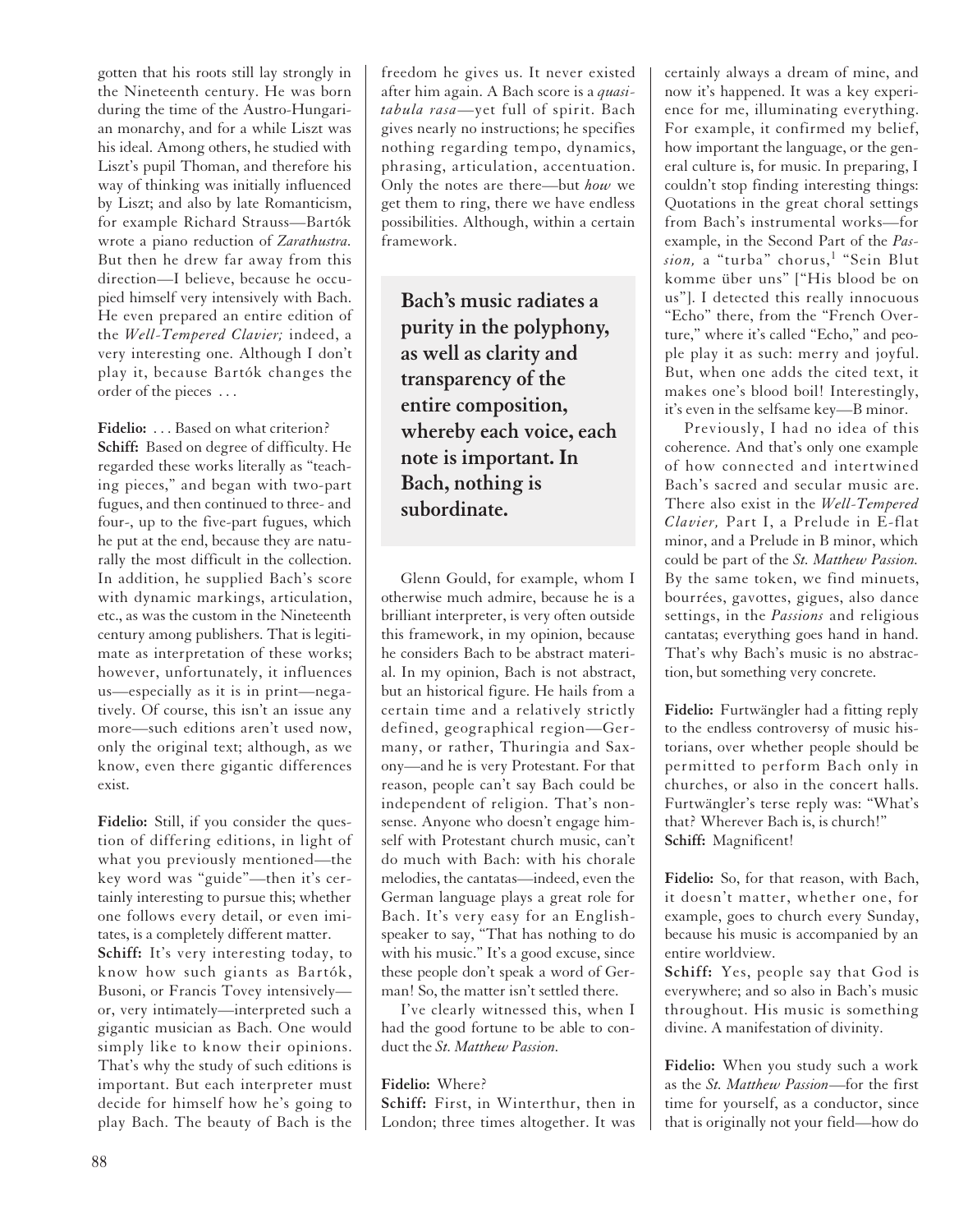you go about it? You'll probably say, you've worked on it your entire life . . . **Schiff:** Actually, yes, but naturally not concretely, because I only studied this piece over the recent years. I'm no conductor—I have not studied conducting, but I *have* studied *music.* So, I intensively studied the full score, and played it many times. For this, playing the piano is not a bad thing, because you can play the *St. Matthew Passion* almost entirely on the piano alone—which doesn't work on a flute. Moreover, you can analyze the work quite well by playing the full score; but, it's also very important to know what one can *not* do while study-



*Johann Sebastian Bach*

ing on the piano. Much has to be done "away from the piano." For example, during a walk in the woods. There a person can develop many thoughts, and also analyze and integrate.

### **Fidelio:** Beethoven and Brahms set the example for that.

**Schiff:** Yes, that's how a person can really reflect, and that's why I'm most fond of walking. Many thoughts come to me that way. What's most important to me with conducting is homework. Before I go to an orchestra rehearsal, I must prepare, and mark my material very precisely: bowing, articulation, phrasing, dynamics, accents. I try to make it as precise as possible.

**Fidelio:** You, yourself, even mark the bowing of the strings?

**Schiff:** Yes, even the bowing of the strings. In this I'm helped—unfortunately, I don't play a string instrument—in

tions], there are even voices with wrong notes and incorrect harmony—and those haven't been rectified. I can't understand the conductors, who hold rehearsals, and only then, so to speak, "see and hear what emerges."

**Fidelio:** Coming back to the piano: What came across in yesterday's concert, above all, was your incredible ability,

**In the** *St. Matthew Passion,* **Bach has genuine comprehension of Judas, he is incredibly human. Then the passage, where the Scribes say: 'What is it to us?' it is so incredibly real. It happens every day on the street, when we observe or look away. People kill and get killed; it's war, but nothing troubles us. That's why Bach's music is so important!** 

> that I have often played with excellent string players, and have learned from them. Besides, in this regard, I always show my work to my wife, who is a great violinist. If something is entirely wrong, she warns me. She plays it for me, and then we discuss it. Meantime, I rarely make serious errors; should they happen sometimes, I adhere to the corresponding objections of the first violinist. The main thing is, that a conductor must come to the first rehearsal with a clear conception, not only with respect to the sound of the

piece, but also, for example, in regard to the bowing.

**Fidelio:** Would such careful preparation have been entirely self-evident formerly?

**Schiff:** I don't know. In former times, I believe that conductors did much better, than today. They brought their material with them—good material. I am astonished that nowadays many conductors come to rehearsal with bad editions particularly hazardous are those of the Vienna Classical period. In Peters [Ediwith the wide range of composers you covered, to shade or color dynamically. Where did you learn this?

**Schiff:** I learned that through my development and previous musical experience, but it is also a necessity. Every musician has a "sound-imagination." Some have little of it, some a lot. It's like the richness of visual color: many people are satisfied with black and white, others use more color, some a whole palette. I always heard richness of color, but couldn't realize it, because I was too young.

People talk so much today about technique: "Such and so pianist has great technique." Mostly, this is misunderstood—the pianist celebrated today by music critics as a "fantastic technician," is mostly the one who plays the fastest and the loudest, and doesn't hit any wrong notes. But, on the contrary, great technique signifies, to me, an infinitely alive "sound-imagination" and "-inventiveness"—and then, to realize this. In this way, the *realization of the richness of color* is achieved. If a pianist hears only two colors, the realization of those is no great art. To me, in this sense, Alfred Cortot, who played many wrong notes, had the greatest technique, because he produced an unbelievable richness of color on the piano, millions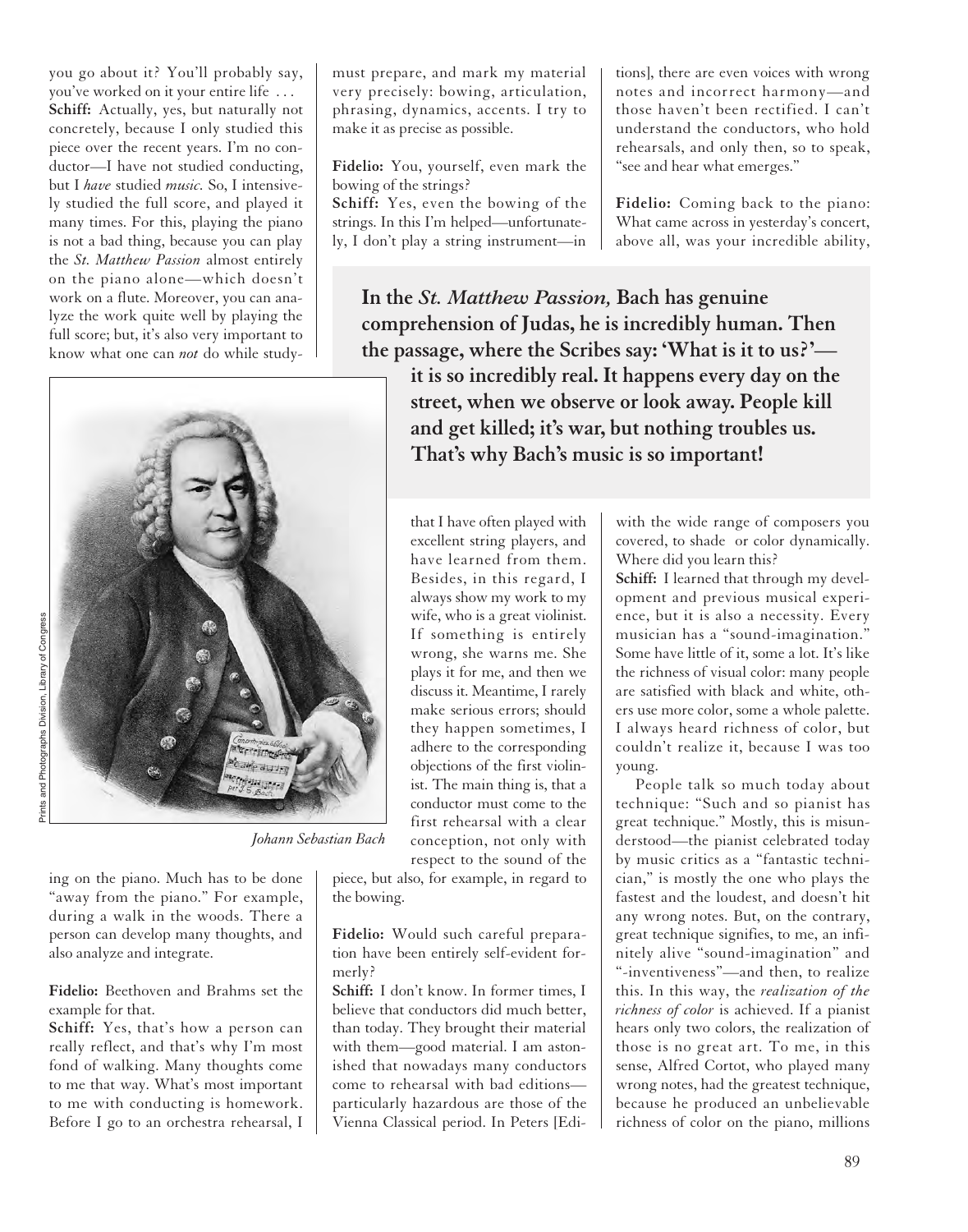of colors—like a great painter. That's very important to me. That's why painting and the other arts, to me, are so important.

Recently, I was at a Frans Hals exhibit, and in the notes it was stated, that he could depict over thirty shades of black alone. You can see it in his paintings: there's a tremendous technique hidden below the surface, of course, but moreover, a corresponding *conception.* First comes the idea, then the technique. And not the reverse!

Today, the concept of technique is continually misunderstood. What now is often described as technique, is actually mere mechanics. Mechanics is something motor-like, machine-like. Technique is much more refined, something humans have evolved.

**Fidelio:** It's the concrete expression of a creative idea, which brings forth the technique. **Schiff:** Absolutely.

**Fidelio:** Back again to the *St. Matthew Passion.* Your thoughts about it make a very strong impression; to which, one could add as a sort of footnote: The part "Sein Blut komme über uns und unsere Kinder" ["His blood be on us and our children"], is today often used to justify calling Bach an "anti-Semite."

**Schiff:** For God's sake, of course Bach is not that! Really, I am one-thousand percent Jewish! Of course, I know the reproaches: I have often had problems with many of my Jewish friends, who at first refused to go to such a Bach concert. When, despite this, they have come anyway, they were grateful. I'm of the opinion that there is not a trace of anti-Semitism in Bach.

Although, all the active participants in this piece—even more so in the Gospel of John, as in the entire New Testament— were after all Jews. I believe Jews must learn that there exists another worldview than theirs. Reality isn't "it's the world against us," but rather, the fact that there are *human beings* who get along *with one another,* and do not act against one another. This is a question of fellow human beings, and thus of relations among human beings. The people—how easily the people are influenced! It has nothing primarily to do with Jews, Christians, Romans, etc. It is about the *mass* of the people, who, being so easily influenced, can, indeed, be manipulated.

Besides, how Bach portrays characters like Pilate and Judas, is very important. In the *St. Matthew Passion,* for example, Bach has genuine comprehension of Judas, he is incredibly human. So much so, that Bach conveys this comprehension of, and pity for, Judas, to the listener, too.

Then the passage, where the Scribes say: "Was gehet uns das an?" ["What is it to us?"]—it is so incredibly real; because, it happens nowadays, every day, on the street; when we observe or look away. It's an awful mess: "What is it to us?" People kill and get killed; it's war, but nothing troubles us. That's why Bach's music is so important! For heaven's sake! Bach is not anti-Semitic. No, I oppose such an opinion.

**Fidelio:** Lessing, in his *Nathan the Wise,* has portrayed it so beautifully, in the "Parable of the Rings," where he develops that the greatness of the three great monotheistic religions, Christianity, Judaism, and Islam, exists in that they worship *the same God,* and stand for the idea that each person is in God's image; also, endowed with reason, and able to think creatively. To that extent, these religions are universal. In the "Parable of the Rings," Lessing shows this in a poetically beautiful way. And it's also the creed of the Schiller Institute—man, *each man,* in the likeness of God. On this basis, every culture manifests a reflection of it. In fact, no culture could have developed, if the form of image of man which predominates, didn't reflect this creative gift—this likeness of mankind to God. On that account, no culture can say: "We are the sole culture." Instead, one must seek after what is primary: What joins all cultures to one another? It is, so to speak, the highest common principle!

**Schiff:** Absolutely!

**Fidelio:** Exactly this interests us in music. You are right, one is able to learn very much from the other art forms, but in the realm of music—if you wish to express it religiously—with really great music, be it Bach, Mozart, Beethoven, Schubert, or Schumann, and so forth, we humans are nearest to God.

**Schiff:** Yes, I sense that very much also; but, unfortunately, not all people have the antennae for this. The reference to "the Almighty" is always there. One need only discover it. For this, one has to educate, or invite a person. Today, unfortunately, the prevailing opinion is often that Classical music is for the elite; many, even whole groups of people sometimes feel themselves excluded. They are not excluded, but heartily welcome! Of everything, I find it most wrong when nowadays one "dilutes" Classical music to make it more intelligible, or more popular. Music has to be performed on the highest level, and you hope that people will come and listen; and I believe that it's not so few people who do. Compared to Pop culture, proportionally, there are naturally fewer, but it has always been like that. Yet, this proportion, compared to the time of Bach or Mozart, has grown tremendously, in my opinion.

**Fidelio:** Since you were just now speaking of education: Although, in yesterday's concert, you of course didn't point the familiar "pedagogue's forefinger," your pedagogical intention was very intelligible.

**Schiff:** Yes, I didn't "point a forefinger," but I was definitely acting pedagogically. I always do that: above all, because, I think of the young people who come to the concert-hall, and we must show concern for the upcoming generation. It is very worrying that at the concerts—however much I love and value old people—the average age is very old, and this is the case worldwide. That's the tendency. Although, with this older audience, I find that a concert must be much more than mere entertainment.

Often, concerts are superficial, and the audience leaves the hall without thoughts and new ideas. A concert is an important undertaking for me. In the first place, I have to devise a program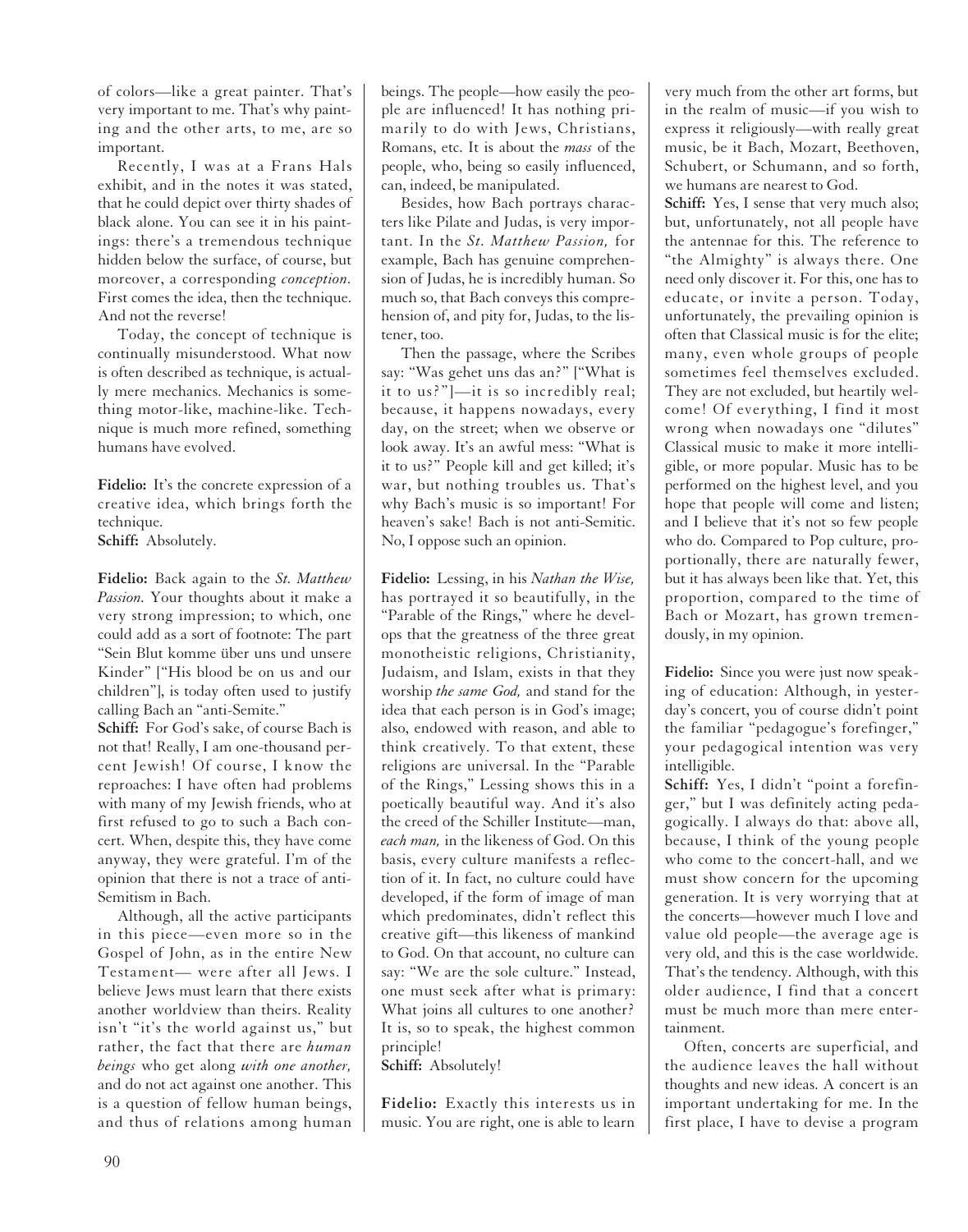that speaks for itself. As pianists, we have many, endless possibilities, of course—violinists and 'cellists, for instance, or even wind-players, have far fewer choices. But the solo repertoire for piano has enormous treasures, which need to be cultivated; especially the great Bach works. One can perform a wonderful cycle: *The Well-Tempered Clavier,* the Partitas, "English" and "French Suites," the "Italian Concerto," the "Chromatic Fantasy and Fugue," as well as the "Goldberg Variations." Those are nearly all the important piano works by Bach. One can then continue with Mozart sonatas, as well as Beethoven and Schubert sonatas, with Schumann, and so on.

But, with regard to content, you can also make a mixed program coherent. Like yesterday, where each piece was allied with the others. To begin with, referencing the common Bach source. I consciously placed this very unfamiliar Bach piece at the beginning, his "Capriccio über die Abreise des geliebten Bruders"; perhaps, around here, it's not so unfamiliar, but I played that program two days ago in Warsaw, and practically no one had ever heard this "Capriccio." They were all astonished, and I said: "Indeed, there are such Bach pieces, too"—not merely the "Chromatic Fantasy and Fugue," or the "Italian Concerto." This is a quite younger Bach; you can see a young man hiding within it. Incidentally, it also is one of the first examples of "program music."

**Fidelio:** Even Bach's words are charming in themselves, where, among other things, he says: "Cajoling of friends, to hinder him from the journey" ... **Schiff:** . . .Yes, "cajoling," and "various calamities" that could happen to him, or "general lament of friends." . . . Naturally, Bach's model was Kuhnaus's *Biblical History in Six Sonatas*<sup>2</sup> ; he learned that from him.

I recently played this "Capriccio" in a program that bore the title "Les Adieux." Naturally, in the concert, I also played the "Les Adieux" sonata by Beethoven. I am entirely certain that Beethoven was acquainted with this "Capriccio" of Bach. Otherwise, he wouldn't have composed the "Les Adieux" like this. For example, the bugle-call—the coherence with Bach's "Aria del postiglione" and subsequent fugue on the postilion bugle-call, is evident. And, many of these sorts of connections exist in this sonata. Incidentally, in this connection, I intentionally play one of the lesser-known Beethoven sonatas. What I particularly value in the Opus 27, No. 1, is the uniqueness of its form. This sonata is a "Sonata quasi una Fantasia"; entirely thorough-composed. And, because the form of this sonata is unique—"quasi una Fantasia"—it fits well with the Schumann "Fantasie," which again is nothing else but a camouflaged sonata.

From the history of the origin of this Schumann "Fantasie," we know, in the first place, that it was thought of as a "memorial" to Beethoven. Of course, it is also a love poem, generally, the first love poem in piano music. At the time Robert Schumann wrote the "Fantasie," he was separated from Clara. The "Fantasie" is a "crying out," in an apparently hopeless period; but it's also a memorial to Beethoven—Schumann quotes Beethoven's "An die ferne Geliebte" at the end of the "Fantasie."

**Fidelio:** That was definitely heard.

**Schiff:** And, only because I discovered—quite by chance—a few years ago, the original, Schumann-composed ending of the "Fantasie." At the suggestion of the musicologist Charles Rosen, I went to the Library of Budapest, where there is an old transcription of the Schumann "Fantasie," which has an entirely different concluding section, than is played customarily. This transcription, with remarks by Robert Schumann, has, in the meantime, been published by Henle as the original text; but, people played the Schumann "Fantasie" with the conventional ending for practically one hundred years. The original, Schumann-composed ending, quotes the theme from Beethoven's "An die ferne Geliebte." So, therefore, here too a circle closes itself, like Bach's *Goldberg Variations,* where the first and third sets end alike.

I believe such a program fulfills its aim, namely, that the intelligent, sensible listener, should leave the hall filled with new ideas. That would be my wish.

**Fidelio:** Entirely in the sense of Schiller, who, in his "Theater as a Moral Institution," demanded that the onlooker leave the theater, or the concert-hall, a better person than he had entered.

**Schiff:** Excellent! Schiller can say this, but I can't! And yet, one hopes that at some time, one will also achieve this. It must be so, for we are living in a terrible world, in regard to the education level of the general population.

**Fidelio:** Since you have presented the relationship between Bach, Beethoven, and Schumann so beautifully, how did you, in this connection, come up with the pieces of both Janáček and Bartók? **Schiff:** First, because, I wished to show how music itself always develops further. One could proceed chronologically, even beyond this—in the above-mentioned program, "Les Adieux," I also played pieces of the underrated contemporary composer Kurtág. Kurtág wrote small miniatures for piano; completely wonderful, small poetical pieces. One was named "Les Adieux in—Janáček's Manier [Style]," and, content-wise, it fit so fantastically in the "Les Adieux" program, that I included it.

As to the program of yesterday's concert: Janáček and Bartók are composers who were born in the Nineteenth century, but were masters of the Twentieth their compositions date from the Twentieth century. Of all Twentieth-century composers, these two are the closest to me, by far. That is, I have enormous difficulties with the "Second Vienna School"; difficulties I can't resolve—or will not resolve. Also, when I said before that all great music derives from Bach, so too has the music of Schönberg much to do with Bach. However, something about it irritates my nervous system. Actually, there are pieces of Schönberg which sound indescribably hideous, for example, his last piano piece, Opus 33, or the "Horn Quintet"—nothing exists in the world that irritates me more.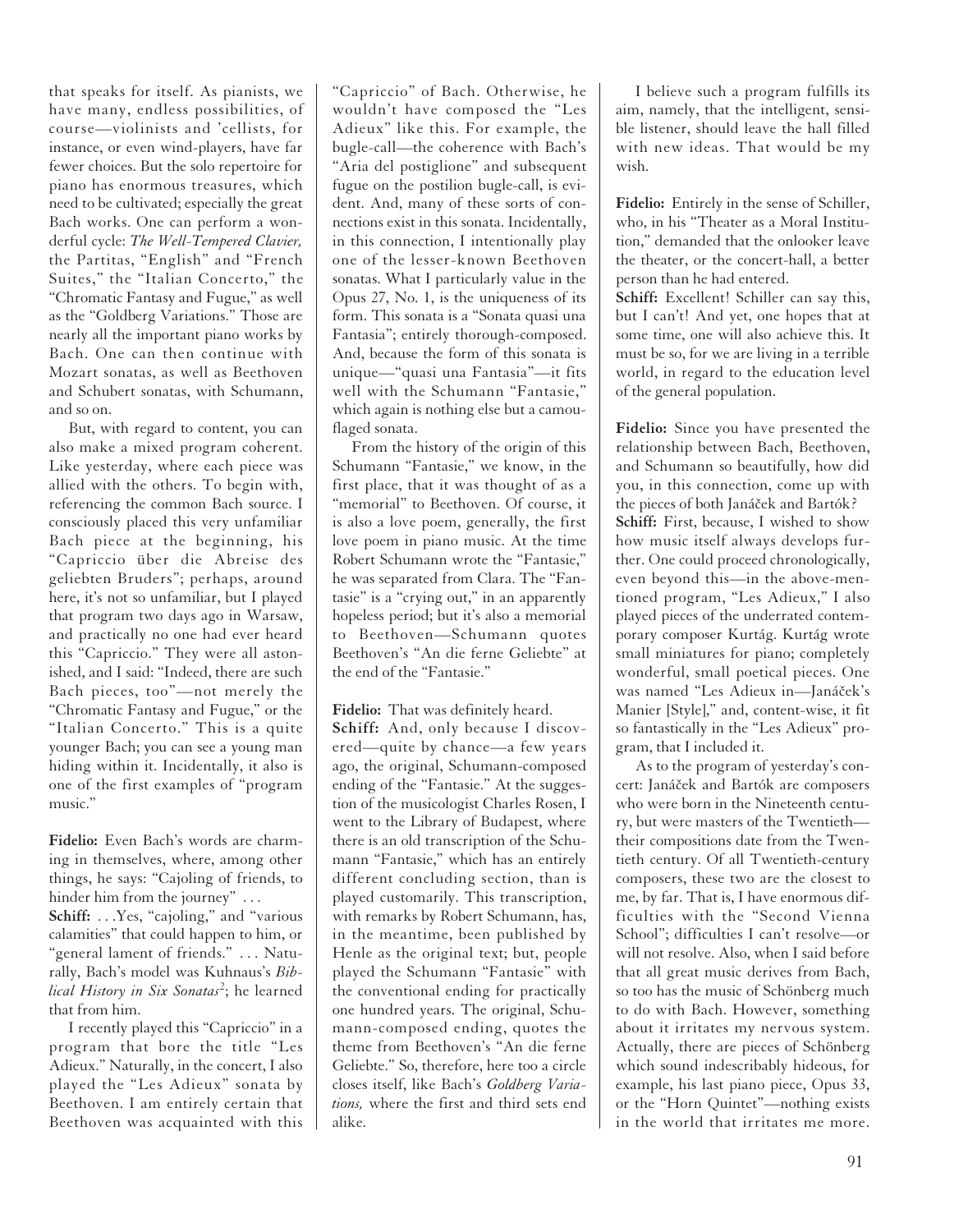And, then, this equalization of the twelve tones; I can't think that way, it is against my nature.

Fidelio: It's against nature in general. **Schiff:** Yes, I agree; even if one actually wishes to avoid such remarks *ex cathedra.* However, with few exceptions, apart from—and those concern Alban Berg, who sometimes didn't break so radically with the Classical tradition, like Schönberg or Weber, for example—what the "Second Vienna School" produced, is not real music.

In contrast to Schönberg, Berg, and Weber, an entirely different line is represented by Janáček and Bartók; not decadent, but extremely sound. The roots of their music rest in language and folklore—both have cultivated the treasure of folklore and their own language.

Both are of completely different natures, but yet they are related. Their music grabs me, it is so direct. Janáček has no inhibitions, overall; he's simply not ashamed. It's so unbelievably honest, and he opens his heart and his soul. His few pieces for piano are really worth gold: the sonata in two movements *1.X.1905,* and the "Im Nebel" piece played yesterday. That's almost all. I just recorded them on CD; I play these pieces again and again, since, in the first place, they are unknown—even still today and also, because this music radiates so much force and warmth.

Moreover, I was stimulated by the paradox, that in the program there are three completely great German masters, Bach, Beethoven, and Schumann. Janáček, of course, had nothing against German culture, but was a great opponent of the then-ruling monarchy, which dominated and captured all German music for itself. In those days, this region of Europe was practically all German. Understandably, an opposition arose against it—in Russia, and also in Czechia, i.e., Smetana and Dvořák. I would count Chopin in it too. Janáček



**I have not studied conducting, but I** *have* **studied** *music.* **To intensively study the full score, playing the piano is not a bad thing, because you can play the** *St. Matthew Passion* **almost entirely on the piano alone—which doesn't work on a flute. It's also very important to know what one can** *not* **do while studying on the piano—for example, during a walk in the woods. There, a person can develop many thoughts, and also analyze and integrate.**

> also belonged to this important opposition movement in Europe, which wasn't directed against German culture, but the protagonists wished to fulfill themselves, to show that they had their own cultural way, too. I find that very valuable.

**Fidelio:** These artists had their own cultural direction, which, nevertheless, corresponds to a constant, universal principle.

**Schiff:** Right! And Bartók went a similar way, according to which I find that Bartók consciously and unconsciously, was more traditional than Janáček.

Bartók's education was Classical. Janáček was otherwise self-taught; a savage, a wild lunatic. In spite of this, these miniatures are unconsciously very Schumannesque. In my opinion, Schumann detected something very self-contained in piano music: the poetry, also the form. He didn't write strong sonataforms or song-forms, but rather—like *Papillons* or *Carneval,* to name some pieces—miniatures; chameleon pieces, with a lot of character, but which

whisk by in twenty seconds. They actually whisk past. That's Schumann's invention. Janáček must have either known that conception, or have been influenced unconsciously by it.

With Bartók, everything is much clearer: what stems from Bach, and what from Beethoven; these two masters, in particular, shaped him. The polyphony, also the voice-leading, and the musical structures, come very directly from Bach, especially Bartók's piano sonata; just as the piano concertos and his string quartets were influenced by Beethoven. Incidentally, he said that explicitly, too.